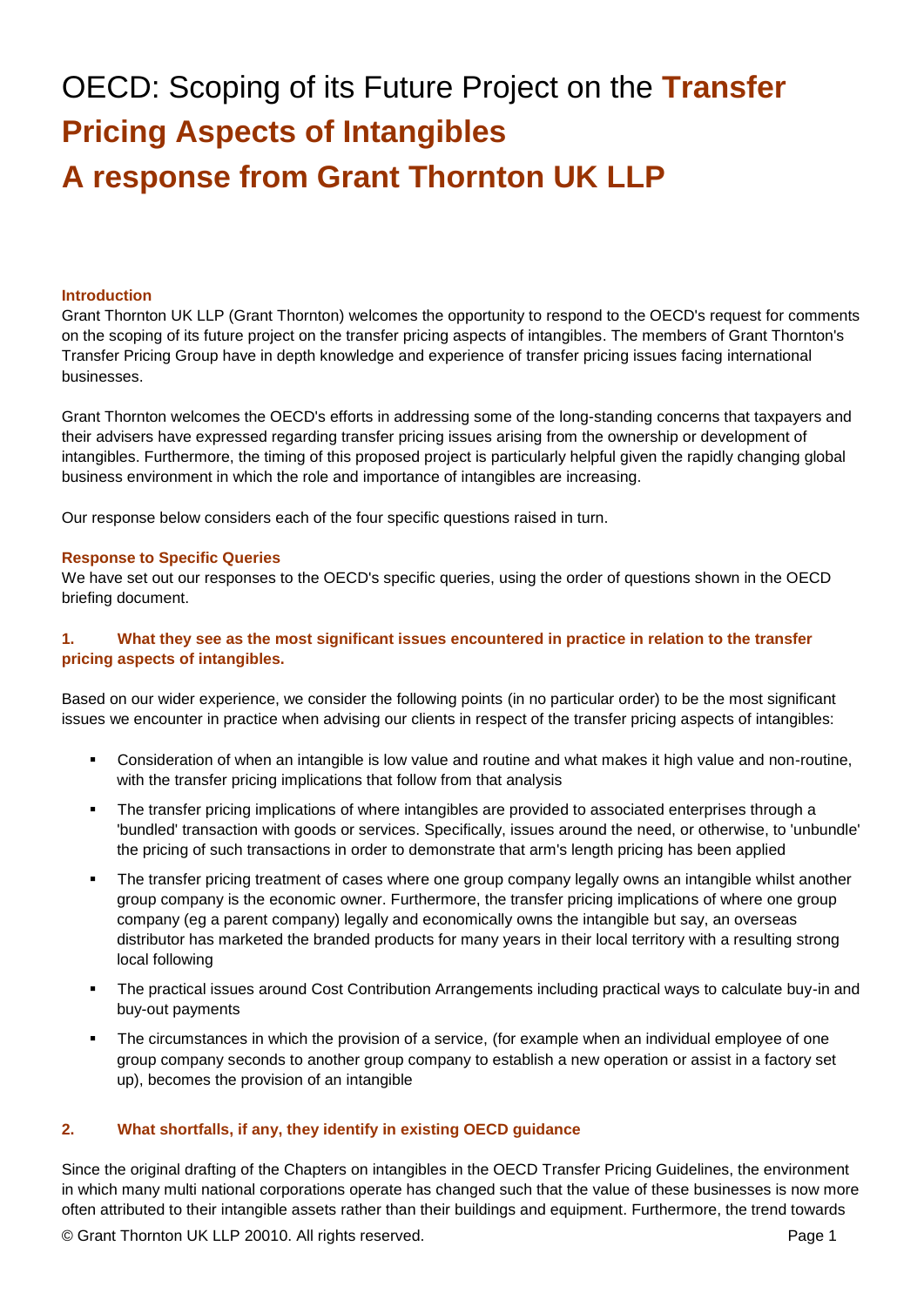globalisation and market consolidation along with an increasing interest by tax authorities in the role of intangibles in determining arm's length outcomes, has made the need for more detailed OECD guidance in this area a top priority for many taxpayers.

We would welcome more guidance on the transfer pricing treatment of the examples in our answer to 1 above and we would also mention the following:

- Given that accounting standards typically ignore unprotected intangibles there is a need for an agreed definition of what is an intangible, particularly in respect of what are generally referred to as 'soft' intangibles. These would be intangibles that cannot be sold or traded, such as the collective quality of a workforce, the reputation of the business in the market, the relationships the business has with customers and suppliers as well as the quality and experience of the management team etc
- In our experience, tax authorities may determine when an intangible has been created and under what circumstances it is considered to have been transferred to another group company, in different ways in each country. There is a pressing need for agreed principles as to when an intangible is created and when that intangible is considered to have been transferred between related enterprises.
- Commentary on a 'commensurate with income' approach versus an ex ante approach to transfer of intangibles would also be helpful.

### **3. What the areas are in which they believe the OECD could usefully do further work**

The brevity of Chapter VI of the OECD Guidelines is such that it cannot cover all the complexities and issues associated with intangibles transfer pricing. Whilst we do not suggest that the arm's length concept needs a different interpretation, we consider that there is a need for a much more detailed explanation of how those necessarily broad concepts can be applied in practice. Areas for further work could therefore include:

- The limited availability of good quality benchmarking data with which to test the arm's length nature of a transaction in intangibles means that meaningful benchmarking analysis is difficult to perform. Guidance from the OECD setting out what is acceptable in this regard, from a practical perspective, would be welcome.
- Given the recent approval of the Business Restructuring Chapter in the OECD Transfer Pricing Guidelines, it would be helpful to have additional guidance on the issue of intangibles in a business restructuring context. For example,
	- guidance on the treatment of intangibles where its is unclear as to whether a future business restructuring opportunity represents part of the existing goodwill of the business or a new intangible yet to be created and exploited
	- the extent to which unprotected intangibles could be treated differently from registered intangibles and the potential to treat such unprotected intangibles as separate assets from the business goodwill.

### **4. What they believe the format of the final output of the OECD work should be**

The transfer pricing aspects of intangibles is a large and complex area and it is likely that many commentators will want to respond to the Working Party No.6's findings on this project. Given the importance of this topic and the potentially divergent views that exist in respect of the topics that are likely to be covered, we would like to see:

- a detailed scope of this project, made publicly available, to address the key concerns of those parties that have responded to this scoping consultation. If there are to be topics that are specifically excluded from the project then these should be explained in order to manage the expectations of commentators as to the final output of the project
- an initial consultation paper widely circulated for comment from interested parties including tax authorities, advisers, businesses, industry groups etc. This paper would set out Working Party No. 6's initial conclusions on the topic but would highlight areas requiring further consideration